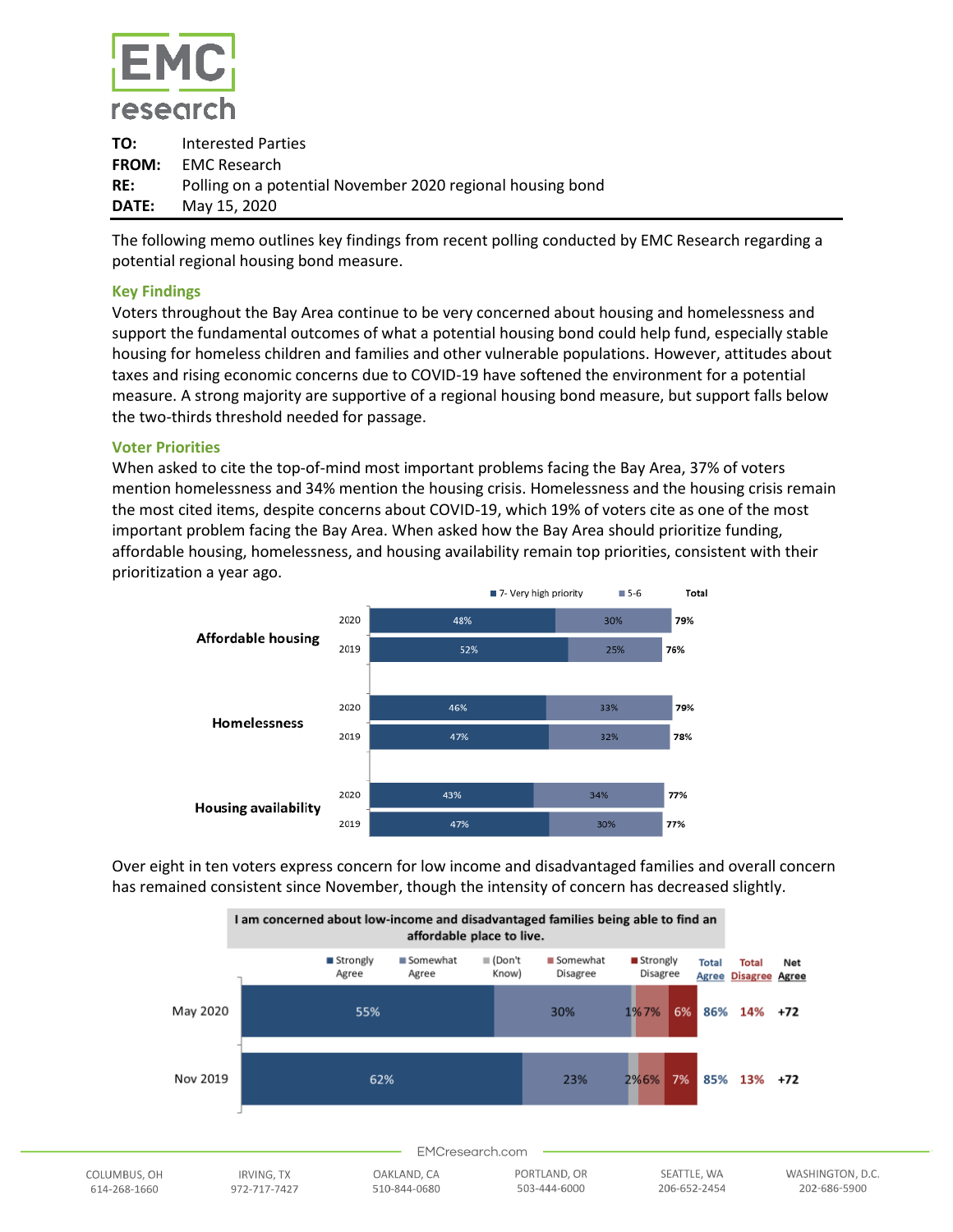#### **Regional Housing Bond**

In light of the current public health crisis, the poll was designed to test two potential ballot question frames: housing/homelessness and economic recovery. Support for the housing/homelessness ballot question frame was slightly higher than the ballot question framed as an economic recovery measure. Both ballot question tests were supported by well over a majority of voters, but neither measure tested reaches the two-thirds threshold.

### (Homelessness Frame) n=1,246

Shall the measure to address Bay Area housing affordability/ homelessness, by providing:

- stable housing for homeless children/families;
- housing which may include mental  $\bullet$ health/substance abuse services; and
- local housing that is affordable for vulnerable residents including seniors, veterans, and persons with disabilities;

by issuing \$10,000,000,000 in general obligation bonds with an estimated levy of 35 cents per \$1,000 of assessed value, generating \$670,000,000 annually, while bonds are outstanding, with local authority, oversight and audits, be adopted?

#### (Economic Recovery Frame) n=1,246

Shall the measure to stimulate the local Bay Area economy and protect the health of residents by:

- creating jobs by building affordable housing; and
- providing local housing for those experiencing income loss, who are homeless or at risk of becoming homeless by issuing \$10,000,000,000 in general

obligation bonds with an estimated levy of 35 cents per \$1,000 of assessed value, generating \$670,000,000 annually, while bonds are outstanding, with local authority, oversight and audits, be adopted?



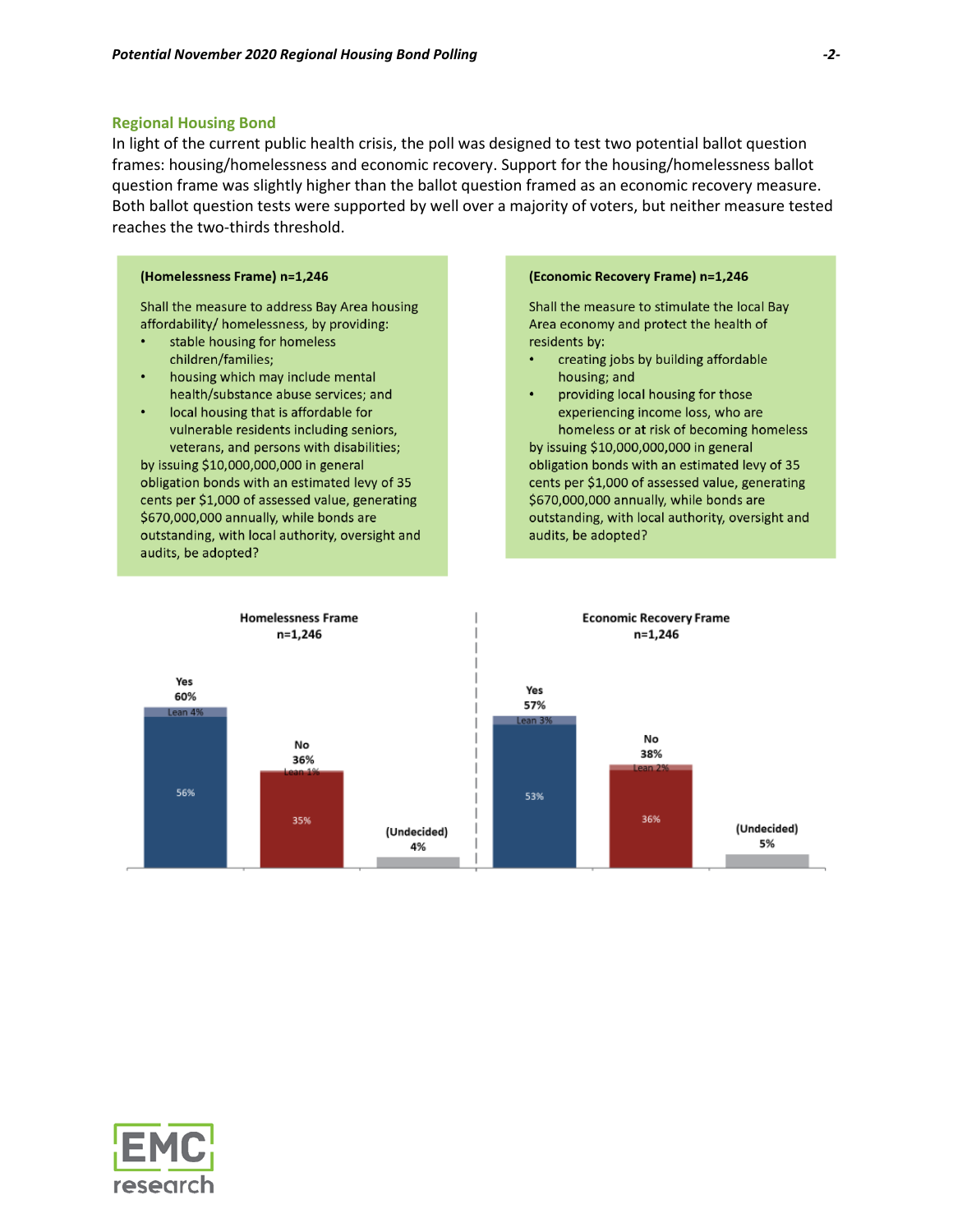The individual elements, particularly those which focus on the fundamental outcomes of what a potential housing bond could help fund, have significant support, although intensity is below two thirds. Voters across the Bay Area are fundamentally supportive of these outcomes.



Positive messaging that emphasizes who a measure would help, including homeless children and families, seniors on fixed incomes, and those who are living on the margins, resonates with voters. Support for a potential measure solidifies after voters hear components of the measure and a positive message.